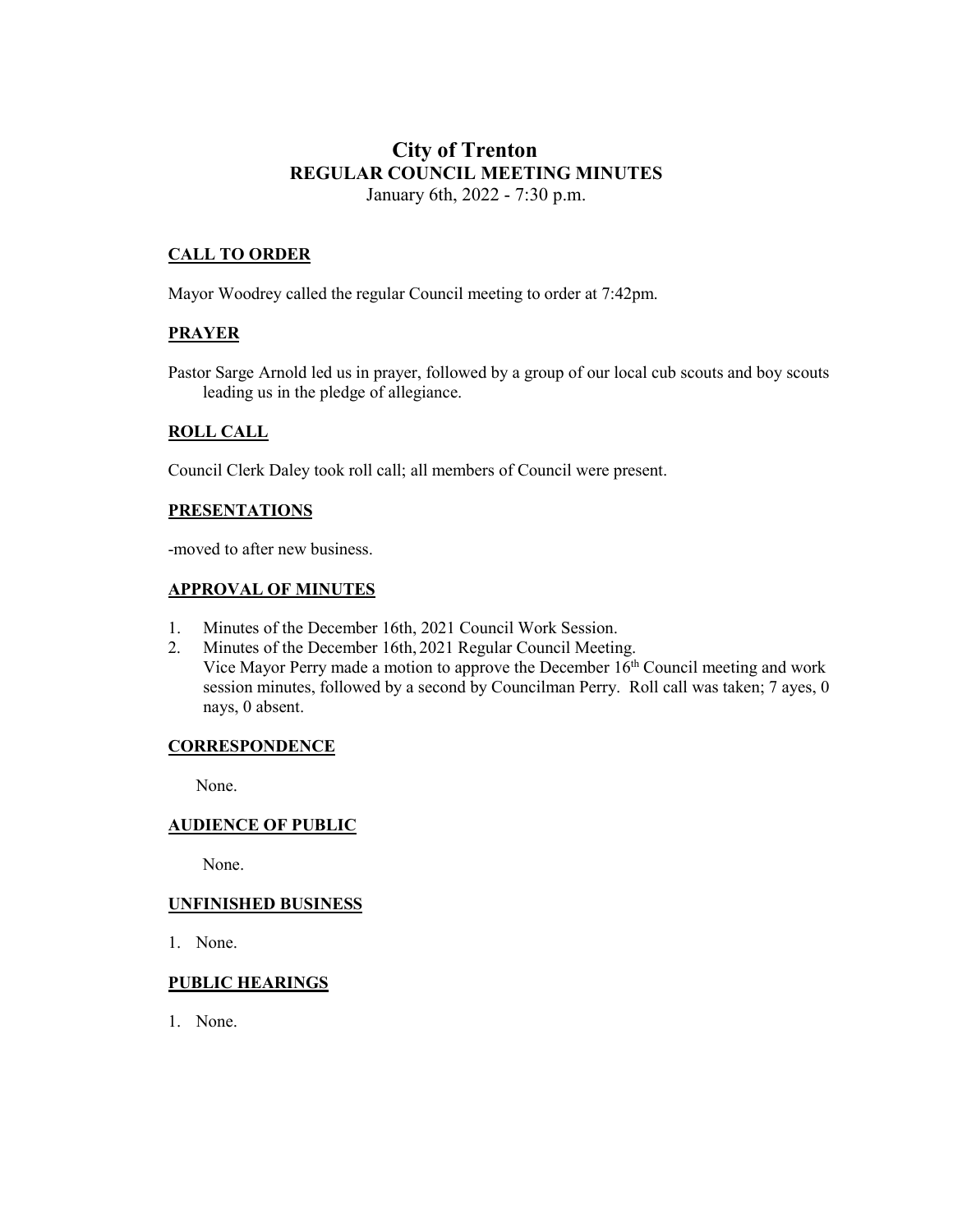### **NEW BUSINESS**

- 1. A MOTION AUTHORIZING THE CITY MANAGER TO SIGN "MEMORANDUM OF AGREEMENT FOR DEPOSIT OF PUBLIC FUNDS" FOR TRENTON MAYOR'S COURT, WITH FIRST FINANCIAL BANK FOR THE PERIOD 01/07/22 TO 12/31/2026. A motion to authorize was made by Vice Mayor Perry, followed by a second by Councilwoman Harris. Roll call was taken; 7 ayes, 0 nays, 0 absent.
- 2. A MOTION AUTHORIZING THE CITY MANAGER TO PAY FOR BABECK TEST HOLE TESTING, PAYABLE TO LAYNE CHRISTENSEN COMPANY, AT A COST OF \$9,300 AND FURTHER, AUTHORIZING THE TREASURER TO APPROVE THE THEN AND NOW CERTIFICATE RELATED THERETO IN COMPLIANCE WITH AND PURSUANT TO OHIO REVISED CODE SECTION 5705.41(0) AND CITY OF TRENTON RESOLUTION NO. 09-2012.

 A motion to authorize was made by Vice Mayor Perry, followed by a second by Councilman Agee. Roll call was taken; 7 ayes, 0 nays, 0 absent.

- 3. A MOTION TO ACCEPT THE RESIGNATION OF NICHOLAS RINE OF THE PLANNING COMMISSION EFFECTIVE JANUARY 6.2022. A motion to accept was made by Vice Mayor Perry, followed by a second of Councilman Perry. Roll call was taken; 7 ayes, 0 nays, 0 absent.
- 4. A MOTION TO APPOINT RAY NICHOLS TO FILL THE VACANT PLANNING COMMISSION SEAT OF NICHOLAS RINE, TERM ENDING DECEMBER 31, 2023. Vice Mayor made a motion to appoint, followed by a second by Councilman Agee. Roll call was taken; 7 ayes, 0 nays, 0 absent.
- 5. A MOTION TO APPOINT DAVID SCREIBER AND MICHELLE PAYNE TO THE PLANNING COMMISSION FOR A FOUR YEAR TERM STARTING JANUARY 1, 2022 AND ENDING ON DECEMBER 31, 2025. A motion to appoint was made by Vice Mayor Perry, followed by a second by Councilman Perry. Roll call was taken; 7 ayes, 0 nays, 0 absent.
- 6. A MOTION TO APPOINT EDWARD YONTZ, KAMI ARCHIBALD, AND STACEY MATALA TO THE BOARD OF ZONING APPEALS FOR A FOUR YEAR TERM STARTING JANUARY 1, 2022 AND ENDING ON DECEMBER 31, 2025. A motion to appoint was made by Vice Mayor Perry, followed by a second by Councilman Perry. Roll call was taken; 7 ayes, 0 nays, 0 absent.
- 7. A MOTION TO APPOINT JESSICA COONEY AND PAULA HALE TO THE PARKS BOARD FOR A THREE YEAR TERM STARTING JANUARY 1, 2022 AND ENDING ON DECEMBER 31, 2024.

A motion to appoint was made by Vice Mayor Perry, followed by a second by Councilman Agee. Roll call was taken; 7 ayes, 0 nays, 0 absent.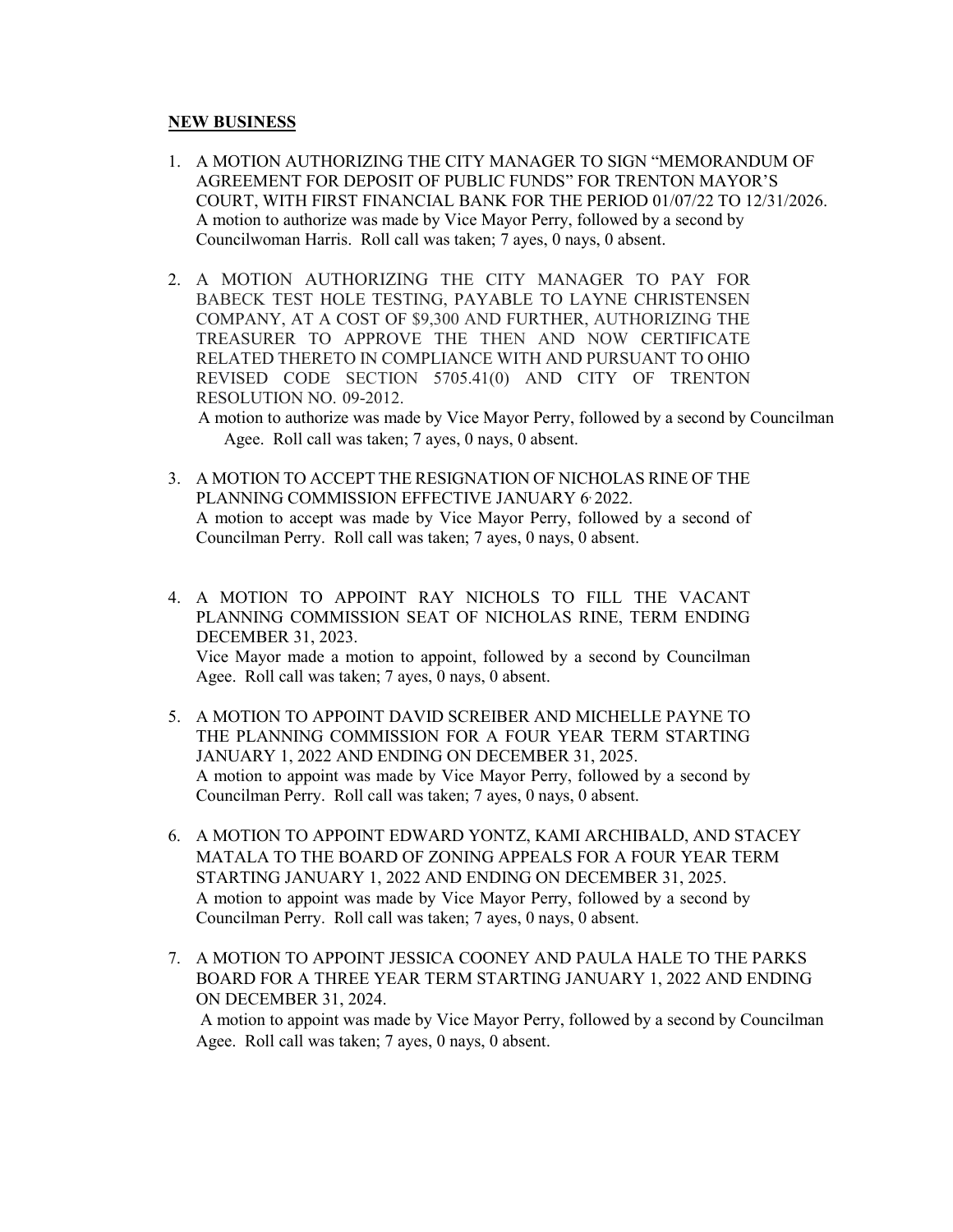\*A VERBAL MOTION TO APPOINT COUNCILMAN DALE PERRY TO THE PLANNING COMMISSION FOR ONE YEAR was made by Councilwoman Harris, followed by a second by Councilwoman Combs. Roll call was taken; 5 ayes, 0 nays, 0 absent, 2 abstain.

\*A VERBAL MOTION TO APPOINT MARCOS NICHOLS AS THE INTERIM TREASURER was made by Vice Mayor Perry, followed by a second by Councilman Perry. Roll call was taken; 7 ayes, 0 nays, 0 absent.

## **PRESENTATIONS**

1. Swearing in of members for various boards, committees, and commissions. Mayor Woodrey swore in the re-appointed and newly appointed board members.

## **LEGISLATION**

1. AN ORDINANCE INSERTING SECTION 891.21 "REPORT OF PROPERTY RENTALS AND LEASES REQUIRED" AND DECLARING AN EMERGENCY. **(First Reading)** City attorney Nick Ziepfel read the Ordinance in its entirety. The next reading will be at the January 20<sup>th</sup>, 2022 Council meeting.

## **REPORTS**

Clerk of Council Laura Daley had no reports. City Manager Marcos Nichols had no reports. City attorney Nick Ziepfel had no reports. Sgt. Flick had no reports.

## **AUDIENCE OF COUNCIL**

- Councilwoman Harris thanked the boy scouts for leading us in the pledge of allegiance, and thanks to those that participated in the Christmas light display contest, and to the Police Dept. for hosting the event.
- Councilwoman Combs thanked the boy scouts and then thanked those that volunteered and have been volunteering for the boards.
- Councilman Perry also thanked the boy scouts and the volunteers and finished by thanking Public works as he saw then out in the cold weather filling in pot holes.
- Councilman Agee reminded everyone to purchase dog tags by the deadline, stating it is an easy process and can be purchased for \$14.00 per pet. He pointed out Representative Creech in the audience and thanked him for coming. He then thanked the volunteers for filling the open spots on our boards, and thanked Marcos for agreeing to fill in as the Interim Treasurer. Finally he thanked the Boy scouts for coming and leading us in the pledge this evening.